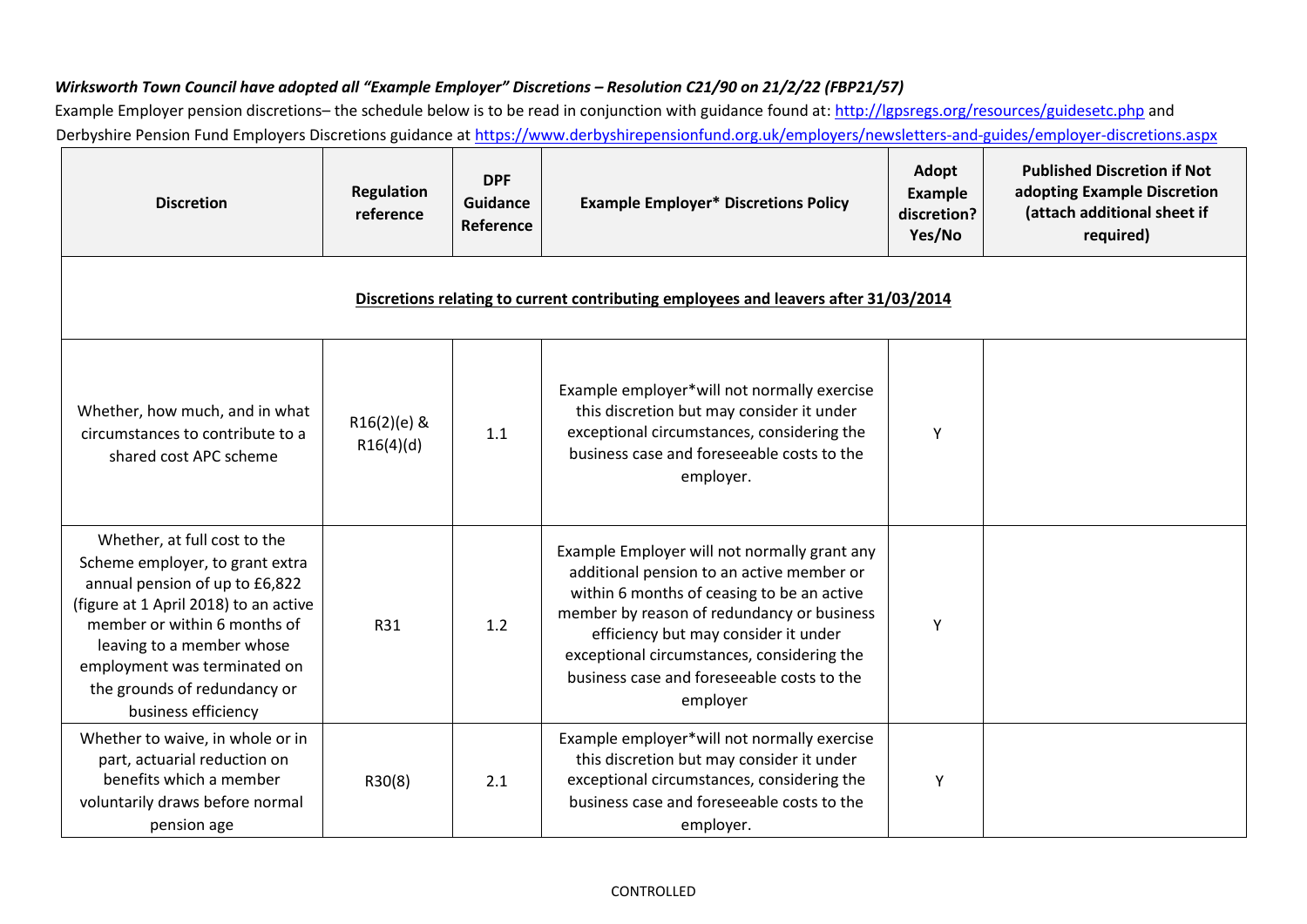| <b>Discretion</b>                                                                                                                        | <b>Regulation</b><br>reference      | <b>DPF</b><br><b>Guidance</b><br>Reference | <b>Example Employer* Discretions Policy</b>                                                                                                                                                        | Adopt<br>Example<br>discretion?<br>Yes/No | <b>Published Discretion if Not</b><br>adopting Example Discretion<br>(attach additional sheet if<br>required) |
|------------------------------------------------------------------------------------------------------------------------------------------|-------------------------------------|--------------------------------------------|----------------------------------------------------------------------------------------------------------------------------------------------------------------------------------------------------|-------------------------------------------|---------------------------------------------------------------------------------------------------------------|
| Whether to waive any actuarial<br>reduction on pre and/or post April<br>2014 benefits paid early on<br>compassionate grounds             | TP3(1), TPSch 2,<br>paras $2(1)$    | 2.2                                        | Example Employer* will not normally exercise<br>this discretion but may consider it under<br>exceptional circumstances, considering the<br>business case and foreseeable costs to the<br>employer. | Y                                         |                                                                                                               |
| Whether to "switch on" the 85 year<br>rule for a member voluntarily<br>drawing benefits on or after age 55<br>and before age 60.         | TPSch 2, paras<br>$1(2)$ and $2(2)$ | 3                                          | Example Employer* will not normally exercise<br>this discretion but may consider it under<br>exceptional circumstances, considering the<br>business case and foreseeable costs to the<br>employer. | Y                                         |                                                                                                               |
| Whether all or some benefits can<br>be paid if an employee over 55<br>reduces their hours or grade<br>(flexible retirement)              | R30(6) &<br>TP11(2)                 | 4                                          | Example Employer* Policy is that all pension<br>benefits are to be paid for cases agreed on<br>reduction of hours or grade, See flexible<br>retirement policy for further details.                 | Y                                         |                                                                                                               |
| Whether to waive, in whole or in<br>part, actuarial reduction on<br>benefits paid on flexible retirement                                 | R30(8)                              | 4 and/or<br>2.1                            | Example employer*will not normally exercise<br>this discretion but may consider it under<br>exceptional circumstances, considering the<br>business case and foreseeable costs to the<br>employer.  | Y                                         |                                                                                                               |
| Discretions relating to leavers 01/04/2008 to 31/03/2014:                                                                                |                                     |                                            |                                                                                                                                                                                                    |                                           |                                                                                                               |
| Whether to waive, on<br>compassionate grounds, the<br>actuarial reduction applied to<br>deferred benefits paid early under<br><b>B30</b> | B30(5), TPSch 2,<br>para $2(1)$     | 2.2                                        | Example Employer* will not normally exercise<br>this discretion but may consider it under<br>exceptional circumstances, considering the<br>business case and foreseeable costs to the<br>employer. | Y                                         |                                                                                                               |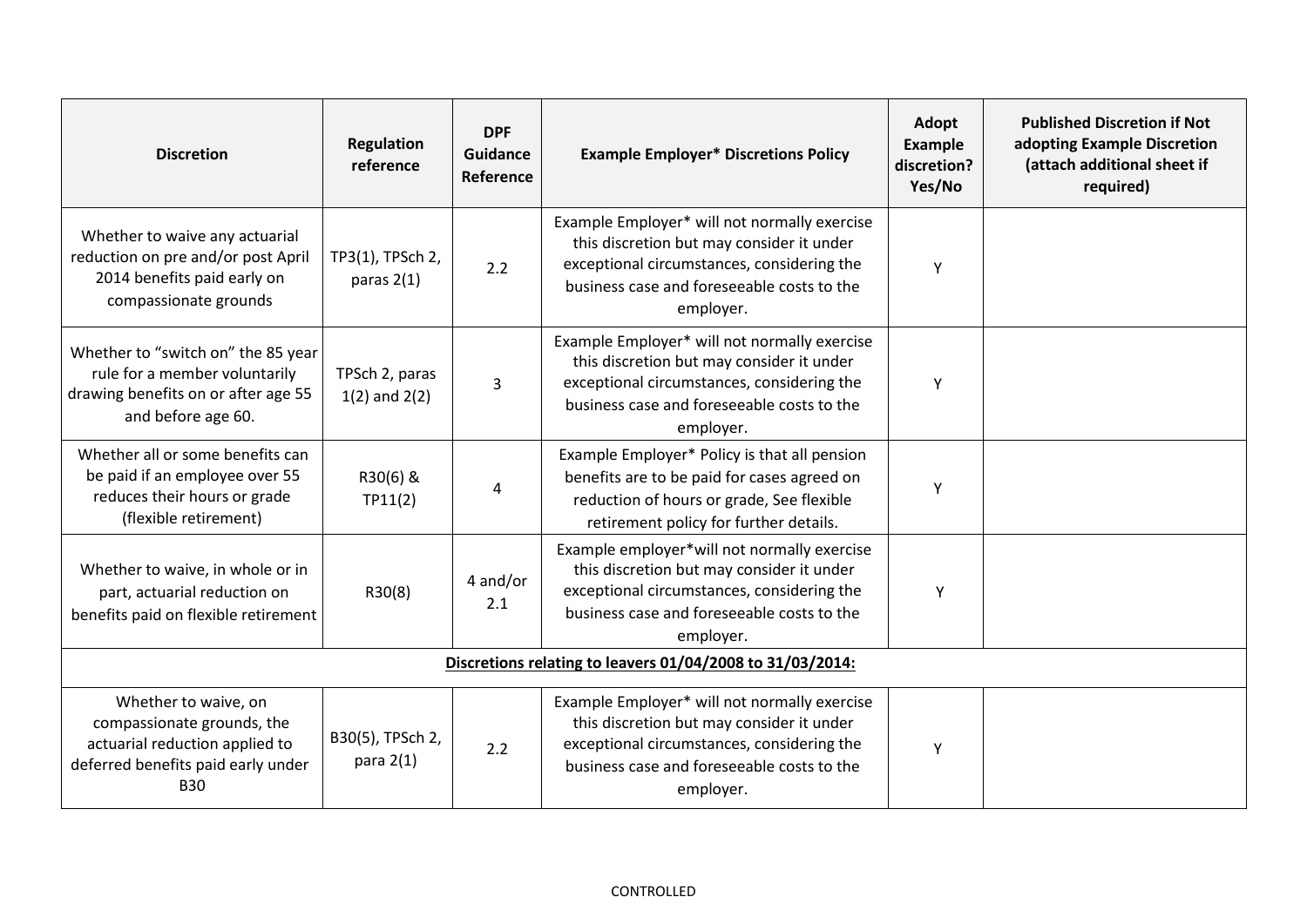| <b>Discretion</b>                                                                                                                                        | <b>Regulation</b><br>reference                      | <b>DPF</b><br><b>Guidance</b><br>Reference | <b>Example Employer* Discretions Policy</b>                                                                                                                                                        | Adopt<br>Example<br>discretion?<br>Yes/No | <b>Published Discretion if Not</b><br>adopting Example Discretion<br>(attach additional sheet if<br>required) |
|----------------------------------------------------------------------------------------------------------------------------------------------------------|-----------------------------------------------------|--------------------------------------------|----------------------------------------------------------------------------------------------------------------------------------------------------------------------------------------------------|-------------------------------------------|---------------------------------------------------------------------------------------------------------------|
| Whether to waive, on<br>compassionate grounds, the<br>actuarial reduction applied to<br>benefits paid early under B30A for<br>a suspended tier 3 member. | B30A(5), TPSch<br>2, para $2(1)$                    | 2.2                                        | Example Employer* will not normally exercise<br>this discretion but may consider it under<br>exceptional circumstances, considering the<br>business case and foreseeable costs to the<br>employer. | Y                                         |                                                                                                               |
| Whether to "switch on" the 85 year<br>rule for a deferred member<br>voluntarily drawing benefits on or<br>after age 55 and before age 60.                | TPSch 2, paras<br>$1(2)$ and $1(1)(c)$              | 3                                          | Example Employer* will not normally exercise<br>this discretion but may consider it under<br>exceptional circumstances, considering the<br>business case and foreseeable costs to the<br>employer. | Y                                         |                                                                                                               |
| Whether to "switch on" the 85 year<br>rule for a suspended tier 3 member<br>voluntarily drawing<br>benefits on or after age 55 and<br>before age 60.     | TPSch 2, paras<br>$1(2)$ and $1(1)(c)$              | 3                                          | Example Employer* will not normally exercise<br>this discretion but may consider it under<br>exceptional circumstances, considering the<br>business case and foreseeable costs to the<br>employer. | Y                                         |                                                                                                               |
| Discretions relating to leavers 01/04/1998 to 31/03/2008 and councillors:                                                                                |                                                     |                                            |                                                                                                                                                                                                    |                                           |                                                                                                               |
| Waive, on compassionate grounds,<br>the actuarial reduction applied to<br>deferred benefits paid early.                                                  | 31(5) & TPSch 2,<br>para $2(1)$                     | 2.2                                        | Example Employer* will not normally exercise<br>this discretion but may consider it under<br>exceptional circumstances, considering the<br>business case and foreseeable costs to the<br>employer. | Y                                         |                                                                                                               |
| Whether to "switch on" the 85 year<br>rule for a deferred member<br>voluntarily drawing benefits on or<br>after age 55 and before age 60.                | TPSch 2, para<br>$1(2)$ & $1(1)(f)$ &<br><b>R60</b> | 3                                          | Example Employer* will not normally exercise<br>this discretion but may consider it under<br>exceptional circumstances, considering the<br>business case and foreseeable costs to the<br>employer. | Y                                         |                                                                                                               |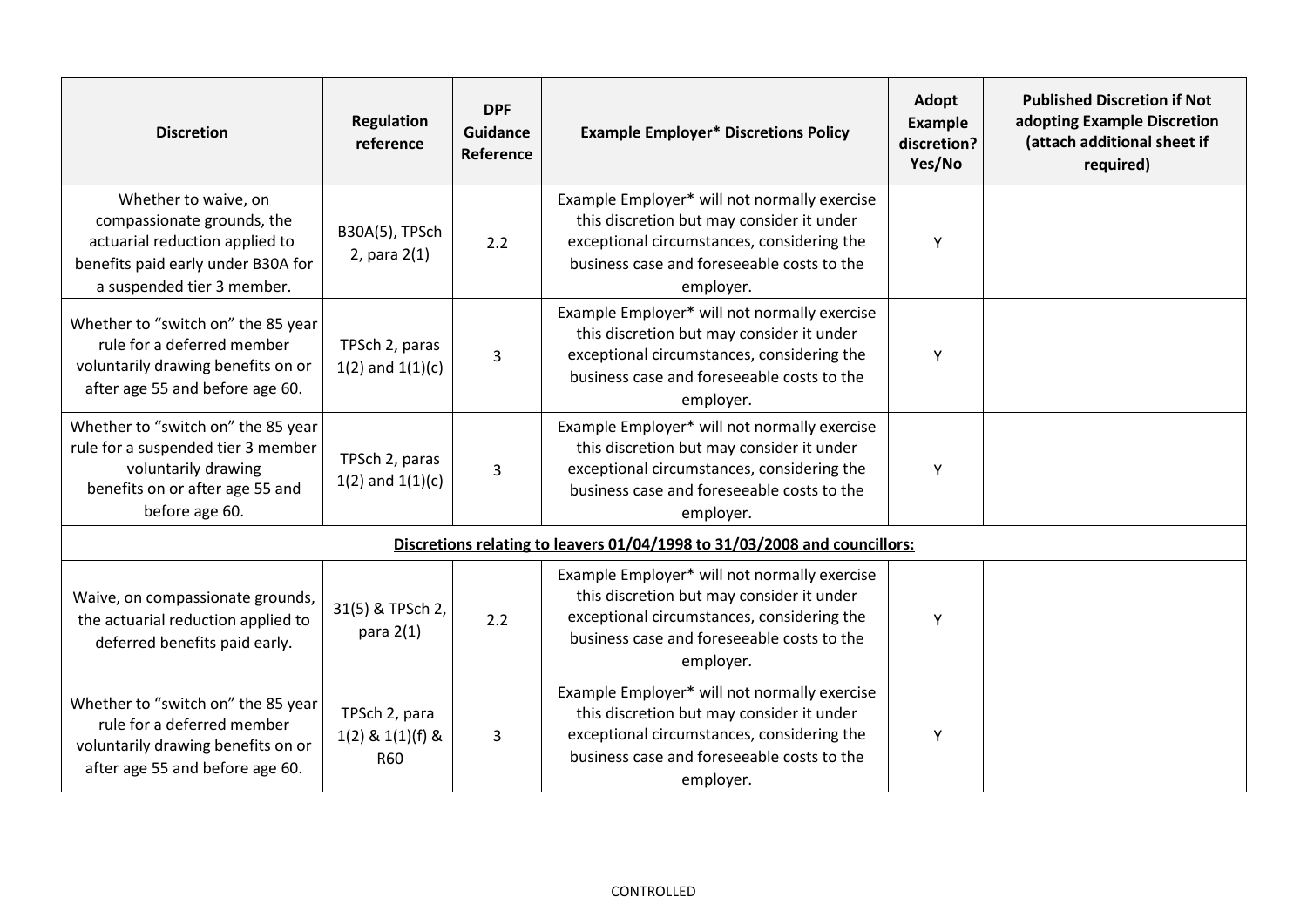| <b>Discretion</b>                                                                                              | <b>Regulation</b><br>reference | <b>DPF</b><br>Guidance<br>Reference | <b>Example Employer* Discretions Policy</b>                                                                                                                                             | Adopt<br><b>Example</b><br>discretion?<br>Yes/No | <b>Published Discretion if Not</b><br>adopting Example Discretion<br>(attach additional sheet if<br>required) |
|----------------------------------------------------------------------------------------------------------------|--------------------------------|-------------------------------------|-----------------------------------------------------------------------------------------------------------------------------------------------------------------------------------------|--------------------------------------------------|---------------------------------------------------------------------------------------------------------------|
| Grant application for early<br>payment of deferred benefits on or<br>after age 50 and before age 55.           | 31(2)                          | 5                                   | Example Employer* will consider early release<br>on a case by case basis, considering the<br>business case, HMRC unauthorised payment<br>charges and foreseeable costs to the employer. | ٧                                                |                                                                                                               |
| Optants out only to get benefits<br>paid from NRD if employer agrees.                                          | 31(7A)                         | 6                                   | Example Employer will allow optants out to<br>only get benefits paid from normal retirement<br>date (NRD)                                                                               | Υ                                                |                                                                                                               |
| Discretions relating to leavers before 01/04/1998:                                                             |                                |                                     |                                                                                                                                                                                         |                                                  |                                                                                                               |
| Grant application for early<br>payment of deferred benefits on or<br>after age 50 on compassionate<br>grounds. | TL4, L106(1) &<br>D11(2)(c)    | 5                                   | Example Employer* will consider early release<br>on a case by case basis, considering the<br>business case, HMRC unauthorised payment<br>charges and foreseeable costs to the employer. | ٧                                                |                                                                                                               |

\* Where an Employer chooses to adopt the same discretion as "Example Employer", it will be deemed that any decisions will be made by the relevant Employers Decision Maker(s) (i.e. Appointed Person(s), Governing Body, Director(s), Cabinet or Committee). Please also see next page for reporting of who Decision maker(s) are.

Please note that where an Employer does not wish to adopt "Example Employer" Discretions, it is possible to have discretions to review each case on a "case by case basis", however please be wary of the extra work involved if you have a large number of staff in reviewing each case individually and also of the risk of setting precedents.

Employer: Wirksworth Town Council

Name: Paul Jennings, Town Clerk

Signature:

Job Title: Town Clerk Date: 22/02/22

CONTROLLED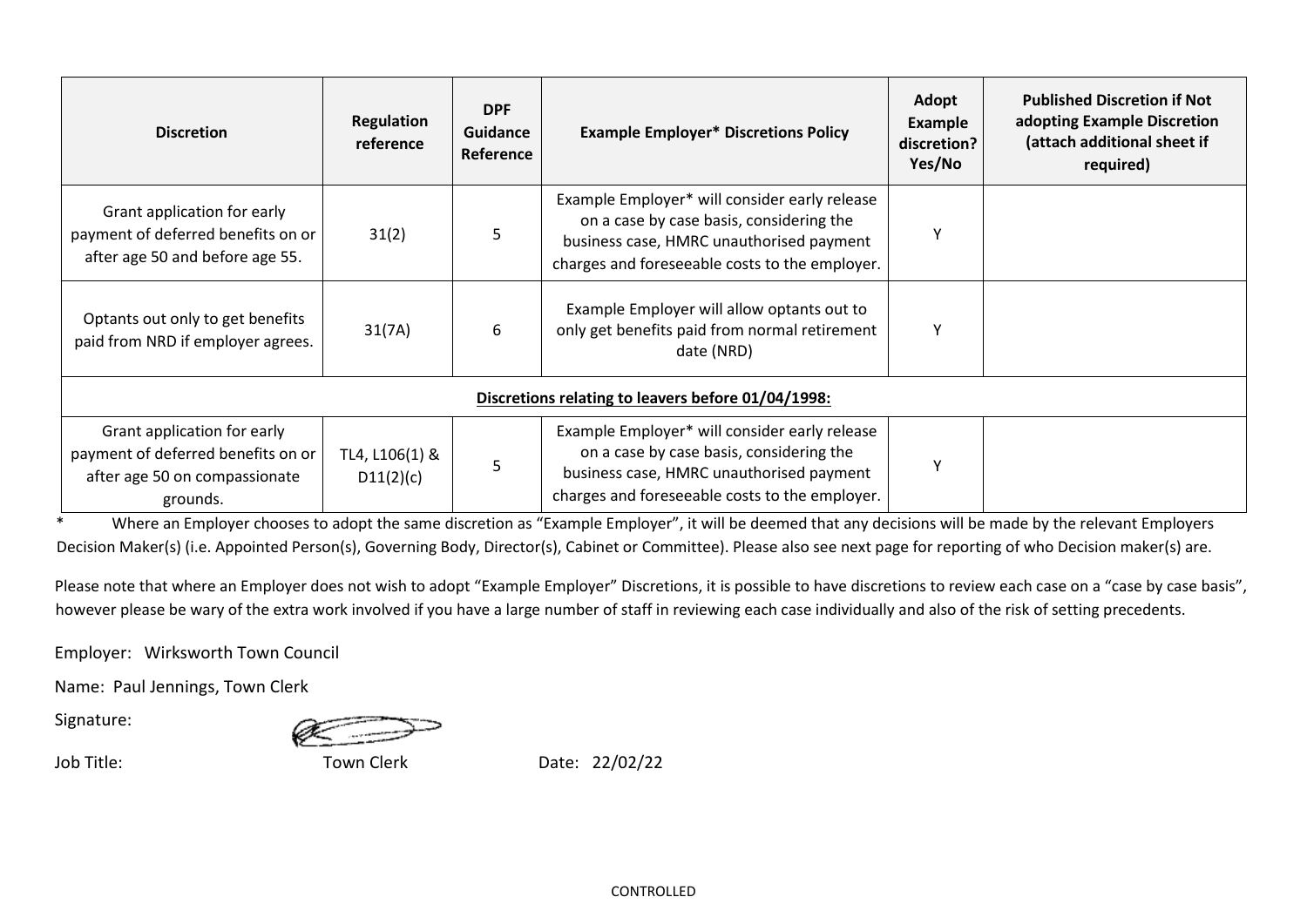\* Where an Employer chooses to adopt the same discretion as "Example Employer", it will be deemed that any decisions will be made by the relevant Employers Decision Maker(s) (i.e. Appointed Person(s), Governing Body, Director(s), Cabinet or Committee).

Please confirm below whom your "decision maker(s)" are, (If Governing Body, Cabinet or Committee, please just state the name of "Group", no need to name individual members):

| Decision Maker Job Title or name of "Group" responsible | Name (if individuals) |
|---------------------------------------------------------|-----------------------|
| Finance Buildings and Personnel Committee               |                       |
|                                                         |                       |
|                                                         |                       |
|                                                         |                       |
|                                                         |                       |
|                                                         |                       |
|                                                         |                       |
|                                                         |                       |
|                                                         |                       |
|                                                         |                       |
|                                                         |                       |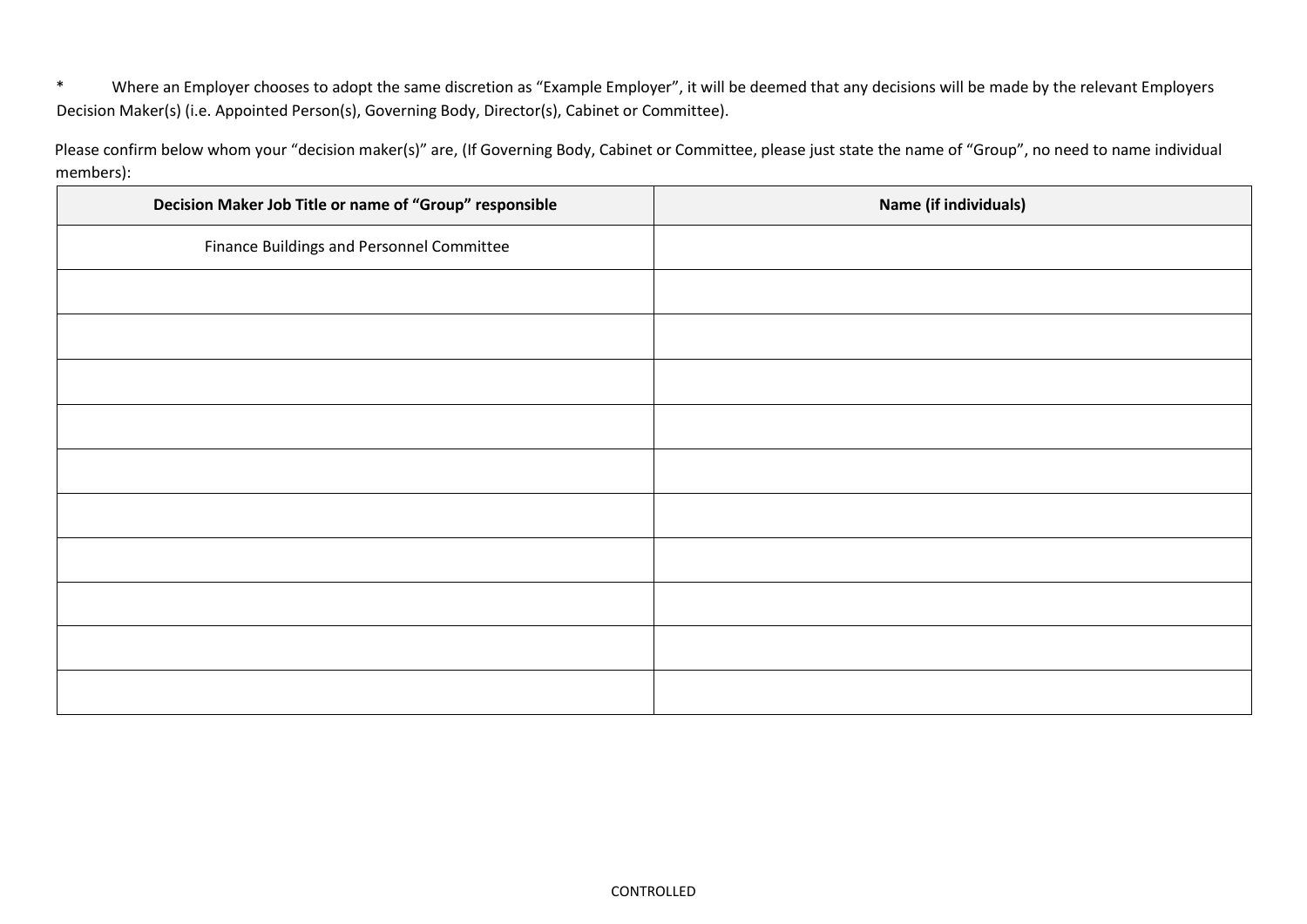# **Example Employer Policy for Flexible Retirement (Routine Cases)**

An employer can consent to a reduction in an employee's hours or grade and consent to the release of pension benefits where the employee is aged 55 and over.

For this policy, requests for flexible retirement can be categorised as follows, however the needs of the service must be paramount and pension employer cost is not the only deciding factor:

- Nil Employer Pension Cost There is no pension cost to the employer. If the employee is under their State Pension age (SPa) at least some of their pension benefits will be reduced to reflect early payment.
- Employer Pension Cost There is an unavoidable employer pension cost due to rule of 85 protection and the employee being under age 60, but the cost will be less than a full shortfall cost would be for redundancy/efficiency. If the employee is under their State Pension age (SPa) at least some of their pension benefits will also be reduced to reflect early payment (part employer cost and part reduction).

In order to establish whether or not there is an unavoidable employer pension cost, an estimate of cost will need to be obtained from Derbyshire Pension Fund in cases where the employee is under age 60, by using the "Redundancy, flexible retirement and serious ill health estimate request" form on the forms for employers [page of their website.](https://www.derbyshirepensionfund.org.uk/employers/forms-for-employers/forms-for-employers.aspx)

For those cases that have nil employer pension cost, subject to the needs of the service our general policy is to consent to the payment of benefits from the Local Government Pension Scheme subject to a reduction of 40% (i.e. move from 5 days per week to 3 days = reduction of 2 days which is 40%) of the employee's contractual hours at the eve of their flexible retirement and/or a reduction of at least 1 grade in post.

A reduction of less than 40% of the employee's contractual hours may be considered:

- i) In exceptional circumstances, and if this would also bring an ongoing financial benefit to the employer or
- ii) Where service delivery requires whole shifts to be worked.

The Employers appointed decision maker(s), taking account of HR, legal and financial advice under the established process, makes the decision.

Where the pension benefits are reduced to reflect early payment, the employer can also agree to waive in whole or in part the reduction and pay the cost to the pension fund. It is our policy, as a rule, not to agree to this. However, the employer will consider applications; where it is considered that it would be in the employer's interests to meet this cost.

For cases where there would be a pension cost to the employer, the general policy is not to agree to the early release of pension benefits. However, where it is in the employers' interests, taking into account the business case and foreseeable costs to the employer; the employers' decision maker(s) will consider applications for flexible retirement.

## **Increases in hours or grade after taking flexible retirement**

Where an employee has been allowed to reduce their hours or grade for the purposes of flexible retirement, they will not be allowed to increase them on a permanent basis. Where it is in our interests, a temporary increase in hours or grade for a period not exceeding six months can be permitted. The temporary increase in hours or grade must be authorised by the chief officer or decision maker(s).